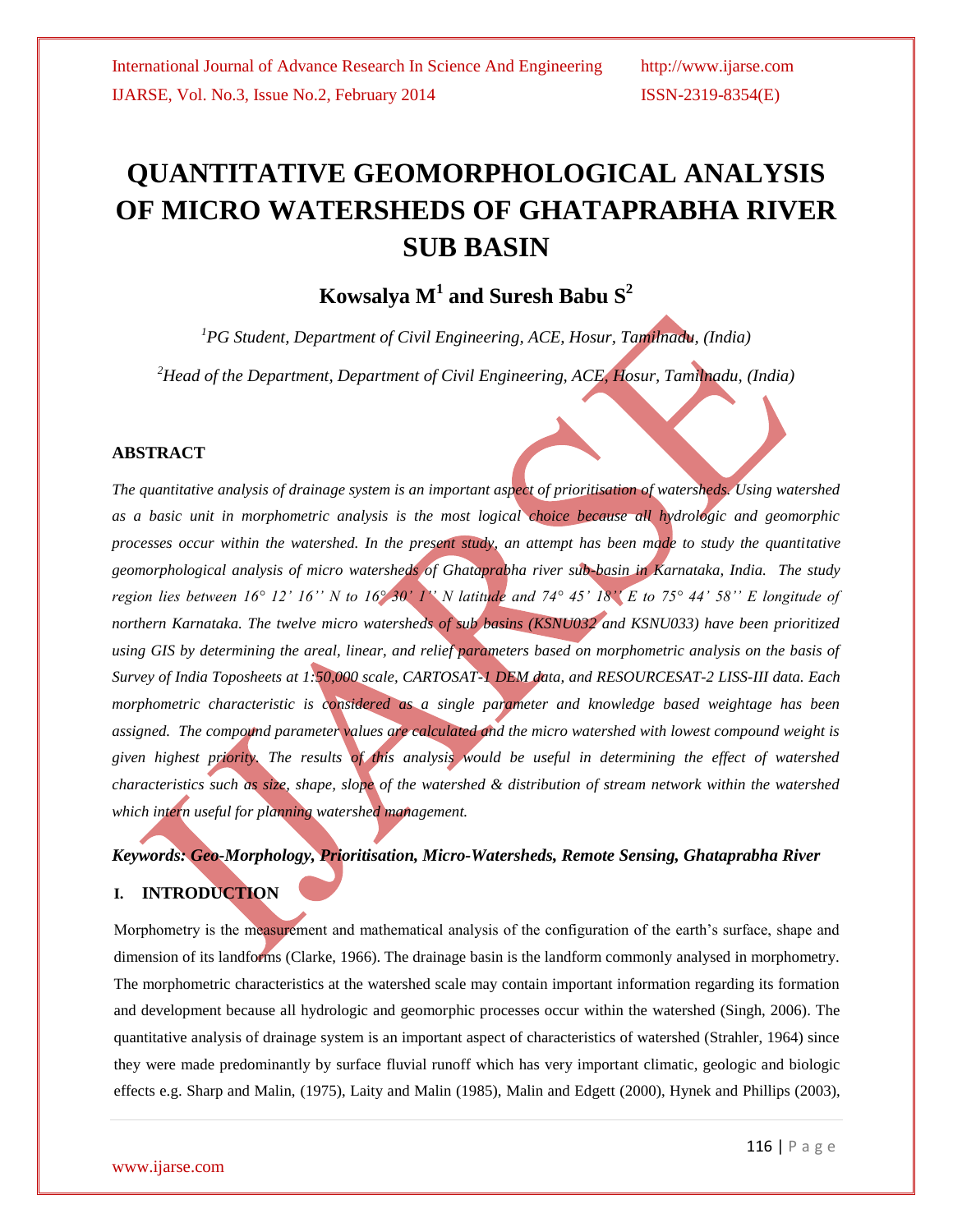and Pareta (2004). Land and water resources are limited and their improper utilization without any conservation is the prime cause for the deterioration of watershed. In this context prioritization of watershed is gaining importance in natural resource management and conservation.

In the present study, an attempt has been made to quantitatively analyze the hydro-morphological features and prioritize the micro watersheds of Ghataprabha River sub Basin in Karnataka, India using the spatial datasets by RS & GIS Techniques. The study region lies between  $16^{\circ} 12' 16''$  N to  $16^{\circ} 30' 1''$  N latitude and  $74^{\circ} 45' 18''$  E to  $75^{\circ}$ 44' 58'' E longitude of northern Karnataka. The spatial datasets namely, CARTOSAT-1 DEM data, RESOURCESAT -2 LISS III along with Survey of India (SOI) Toposheets at 1:50,000 scale have been used to determine the areal, linear, and relief morphometric parameters with the help of Erdas Imagine and ArcGIS software's for the study area. The prioritisation of watersheds has been done based on knowledge based weightage method by calculating the compound parameter values for each micro watershed. The result reveals that, based on prioritisation the necessary action should be taken for sustainable development of the watersheds by means of land and water conservation practices.

#### **II. STUDY AREA**

In this present study, parts of Ghataprabha River sub basin, Karnataka, India has been chosen as study area which extends from 16° 12' 16'' N to 16° 30' 1'' N latitude and from 74° 45' 18'' E to 75° 44' 58'' E longitude and covers 4 Taluks in Belgaum and 3 Taluks of Bagalkot districts shown in Fig. 1. The area is well connected by road and rail to other parts of the state. The total length of Ghataprabha river up to the confluence with the Krishna river is about 260 kms. The climate is mostly temperate. Temperatures vary from a minimum of 7 degree in winter to about 41 degree Celsius in summer. Annual rainfall is a quite uniform between 550 and 500 mm on the North West and 500 mm up to 1200 mm on East-West which has a significant effect in the watersheds.



**Figure 1. Map showing the study area boundary**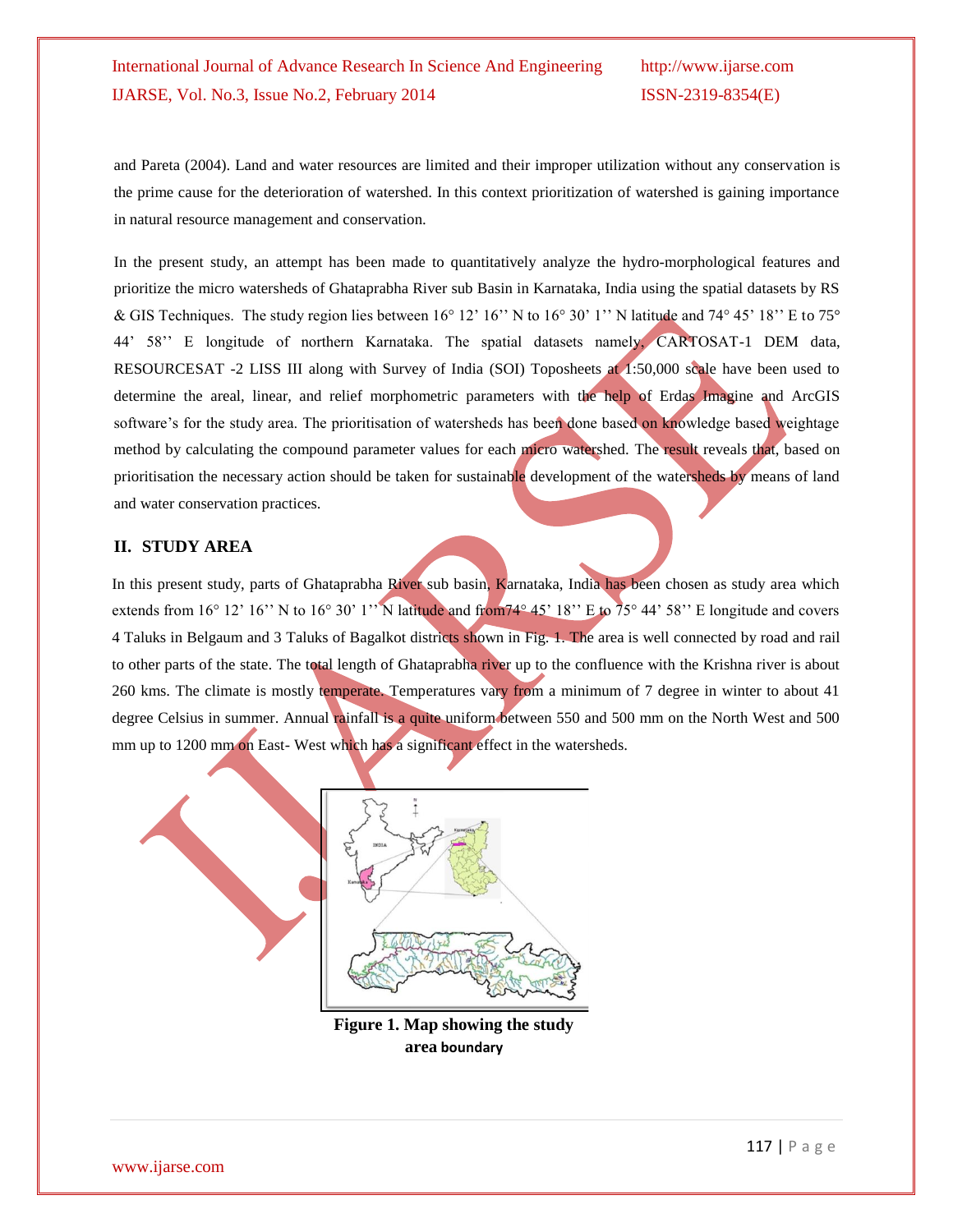#### **III. MATERIALS AND METHODS USED**

RESOURCESAT- 2 LISS III, Digital Elevation Model (DEM) from CARTOSAT-1 along with Survey of India Toposheets at 1:50,000 scale were used to derive the morphological parameters. ArcGIS and Erdas Imagine software's were used for digitization, processing and creation of maps.

#### **3.1 Base maps Preparation**

#### 3.1.1 Landuse/ Landcover map generation

From the LISS III satellite image, landuse/ landcover map has been generated (shown in Fig. 2) by using supervised classification method.

#### 3.1.2 Stream network generation

The topographical maps were used as a base map for digitizing the stream networks which has been done in Erdas Imagine software, shown in Fig.3.

#### 3.1.2 Extraction of contours



#### **Figure 2. Landuse/ Landcover Map of the Study Area**

#### **Figure 3. Map Showing the Digitized Drainage Network of the Study Area**

#### **3.2 Parameters Estimation**

The linear, aerial and relief morphometric parameters of the micro- watersheds were estimated based on the various formulae proposed by different authors which are tabulated in Table 1.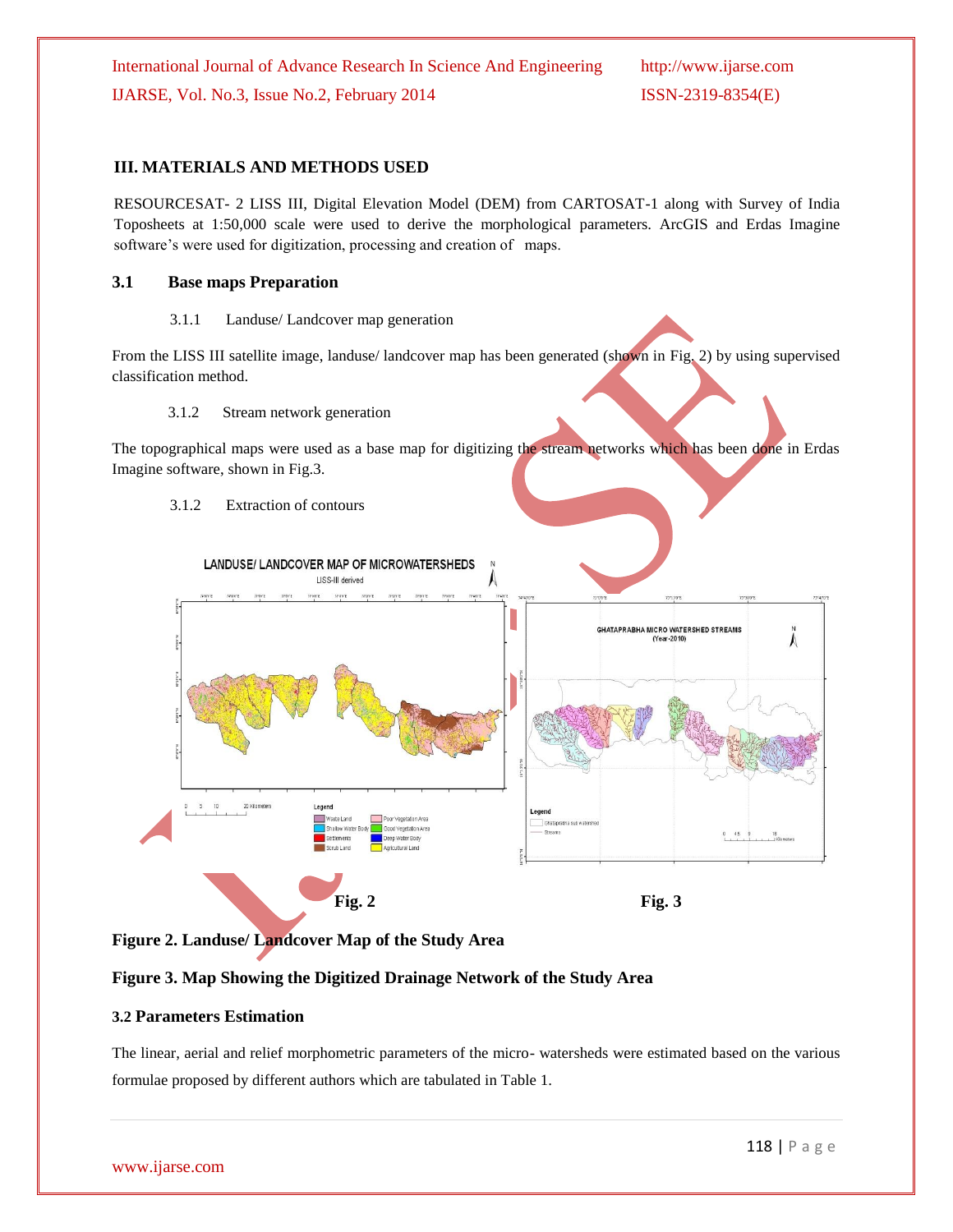

#### **Fig. 4& 5 Shows The Extraction Of Contour Lines From CARTOSAT DEM Using Arcgis.**

#### **Figure 4. Map Showing the CARTOSAT DEM of The Study Area**

#### **Figure 5. Map Showing the Contours Extracted From CARTOSAT DEM Data**

#### **3.3 Watershed prioritization**

The linear aspects have the direct relationship with soil erosion. Hence, the parameter of higher value indicates the possibility of soil erosion (High value- higher rank). Shape parameters like Const. of Channel Maintenance (kmsˆ2/km), Texture Ratio (Rt), Form Factor (Ff), Circulatory Ratio (Rc), Circulatory Ration (Rcn), Elongation Ratio (Re), RHO Coefficient have inverse relationship with soil erosion. Hence, lower value of shape parameter is an indication of higher risk of erodability.

As per the analysis, ranks have been given to each parameter, shown in Table 2. The compound parameter values are calculated (Average) and the micro watershed with lowest compound weight has been given highest priority. The final priority weightage have been divided into 3 major classes (High, Medium & Low Priority) shown in Table 3.The high priority indicates need of reclamation process and action plan for soil conservation.

### **IV. RESULTS AND DISCUSSIONS**

The area, altitude, volume, shape and texture of the landforms comprise the principal parameters of investigation. Various formulae and methods for landform analysis have been applied and their results are presented in the form of maps and tables or statistical indices.

#### **4.1 Linear Aspects**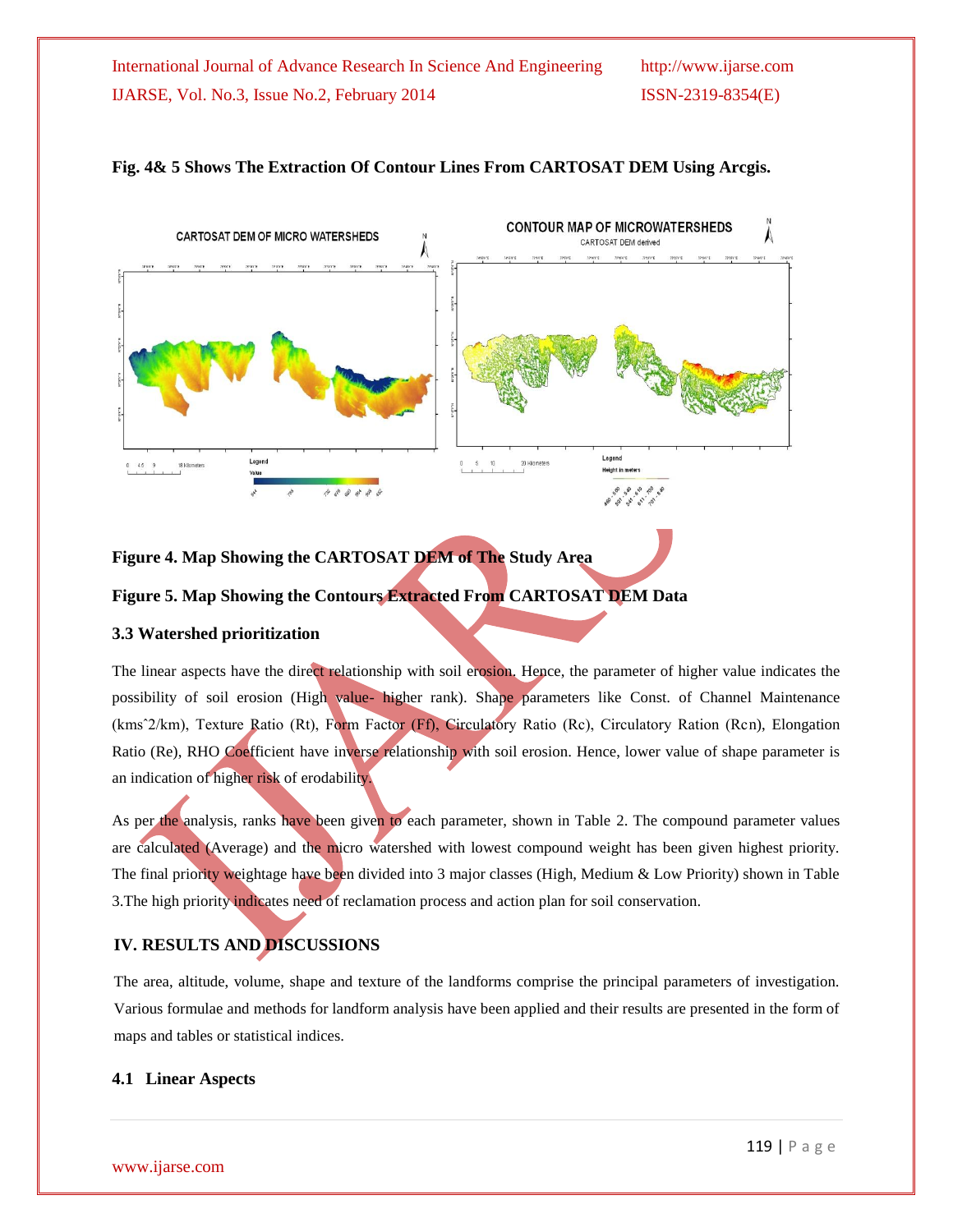The stream ordering has been carried out based on the method proposed by Strahler (shown in Fig. 6) and it has been observed that maximum frequency is in the case of first order streams and it has also noticed that there is decrease in stream frequency as the stream order increases. Fifth order is the highest order of stream within the 12 micro-watersheds.



### **Figure 6. Map Showing The Digitized Drainage Network Of The Study Area**

| S.No.                 | <b>Morphometric Parameters</b>        | Formula                                               | Reference      |  |  |  |  |  |  |  |
|-----------------------|---------------------------------------|-------------------------------------------------------|----------------|--|--|--|--|--|--|--|
| <b>Linear Aspects</b> |                                       |                                                       |                |  |  |  |  |  |  |  |
| 1                     | Stream order (Su)                     |                                                       | Strahler(1964) |  |  |  |  |  |  |  |
| $\overline{2}$        | <b>Stream Number(Nu)</b>              |                                                       | Horton (1945)  |  |  |  |  |  |  |  |
| 3                     | Total stream length of order 'u' (Lu) | Average length of streams of each<br>different orders | Horton (1945)  |  |  |  |  |  |  |  |
| $\overline{4}$        | Mean stream length (Lsm)              | $Lsm = Lu/Nu$                                         | Strahler(1964) |  |  |  |  |  |  |  |
| 5                     | Stream Length Ratio (RL)              | $RL = Lu/Lu-1$                                        | Horton (1945)  |  |  |  |  |  |  |  |
| 6                     | Bifurcation ratio (Rb)                | $Rb = Nu/Nu+1$                                        | Schumn (1956)  |  |  |  |  |  |  |  |
| <b>Areal Aspects</b>  |                                       |                                                       |                |  |  |  |  |  |  |  |
| 1                     | Area of the Basin (A) in km2          |                                                       | Schumn (1956)  |  |  |  |  |  |  |  |
| 2                     | Length of the basin $(Lb)$ in km      |                                                       | Schumn (1956)  |  |  |  |  |  |  |  |
| 3                     | Perimeter of the basin (P) in km      |                                                       | Schumn (1956)  |  |  |  |  |  |  |  |
| 4                     | Mean Basin Width (Wb)                 | $Wb = A/Lb$                                           | Horton (1932)  |  |  |  |  |  |  |  |
| 5                     | Relative Perimeter(Pr)                | $Pr=A/P$                                              | Schumn (1956)  |  |  |  |  |  |  |  |
| 6                     | Length Area Relation (Lar)            | Lar= $1.4*$ A $^{\circ}0.6$                           | Hack (1957)    |  |  |  |  |  |  |  |
| 7                     | Mean Bifurcation ratio (Rbm)          | Rbm= Average of bifurcation ratios of all<br>orders   | Strahler(1964) |  |  |  |  |  |  |  |
| 8                     | Drainage density (Dd) in km/kms^2     | $D=Lu/A$                                              | Horton (1932)  |  |  |  |  |  |  |  |

#### **Table 1. Morphometric parameters with formula**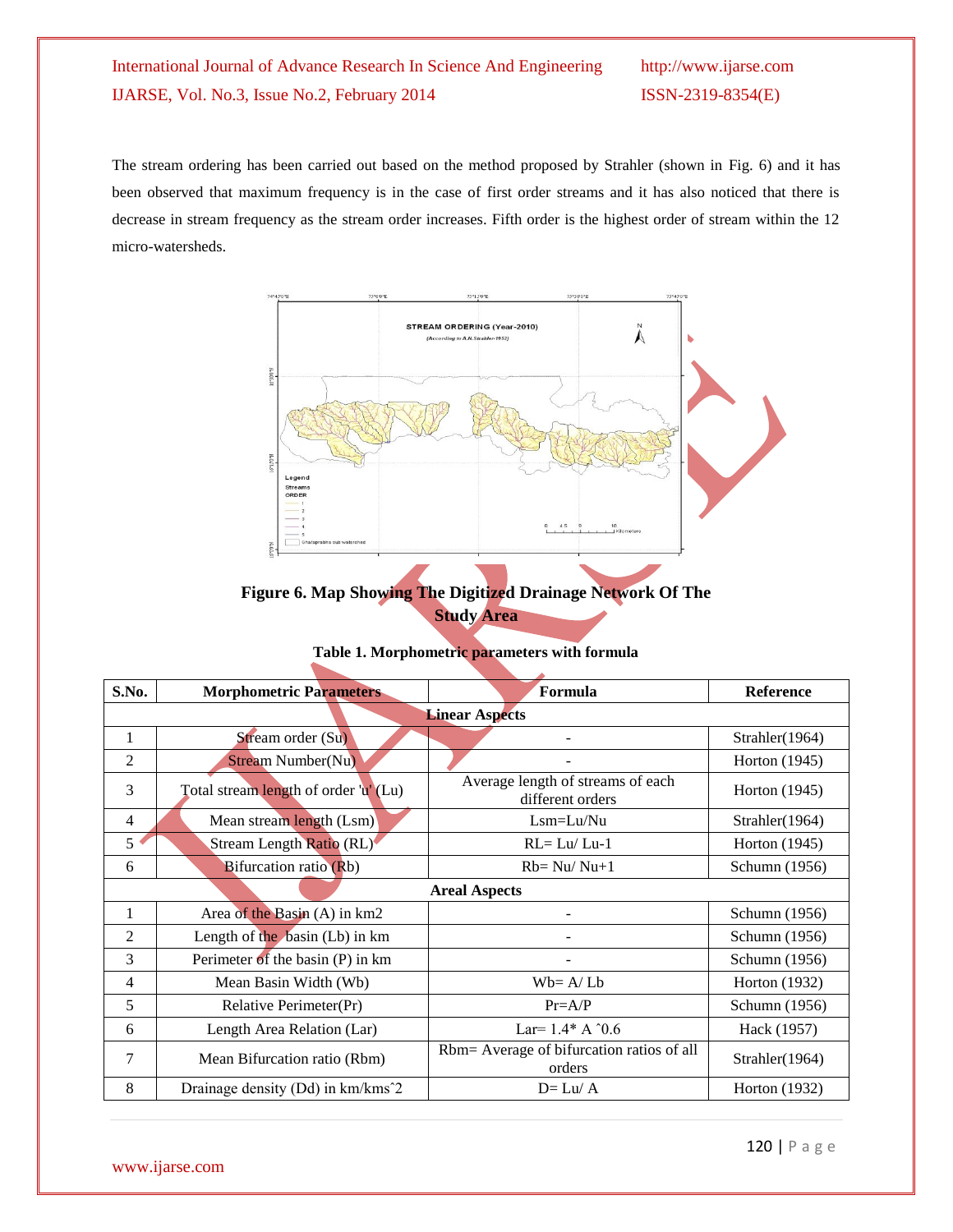| 9              | Drainage Intensity(Di)                                 | $Di = Fs/Dd$                                        | Faniran (1968)       |  |  |  |
|----------------|--------------------------------------------------------|-----------------------------------------------------|----------------------|--|--|--|
| 10             | Infiltration Number (If)                               | $If = Fs * Dd$                                      | Faniran (1968)       |  |  |  |
| 11             | <b>Constant of Channel Maintenance</b><br>$(kms^2/km)$ | $C=1/Dd$                                            | Schumn (1956)        |  |  |  |
| 12             | Stream frequency (Fs)                                  | $Fs = Nu/A$                                         | Horton (1932)        |  |  |  |
| 13             | Texture Ratio (Rt)                                     | $Rt = N1/P$                                         | Schumn (1956)        |  |  |  |
| 14             | Drainage Texture (Dt)                                  | $Dt = Nu / P$                                       | Horton (1945)        |  |  |  |
| 15             | Form factor ratio (Rf)                                 | $Rf = A/Lb2$                                        | Horton (1932)        |  |  |  |
| 16             | Lemniscate's $(k)$                                     | $k = Lb2/A$                                         | Chorely (1957)       |  |  |  |
| 17             | Circulatory ratio (Rc)                                 | $Rc=4*\prod^*(A/P^2)=12.57*(A/P^2)$                 | Miller (1960)        |  |  |  |
| 18             | Circulatory ration (Rcn)                               | $Rcn = A/P$                                         | Strahler(1964)       |  |  |  |
| 19             | Compactness Co-efficient (Cc)                          | $Cc = (0.2841*P)/A^0.5$                             | Gravelius (1914)     |  |  |  |
| 20             | Elongation ration (Re)                                 | $Re= 2^* \sqrt{(A/\prod)/L}b = 2/Lb^*(A/\prod)^0.5$ | Schumn (1956)        |  |  |  |
| 21             | RHO Co-efficient (RHO)                                 | $RHO = RL/Rb$                                       | <b>Horton</b> (1945) |  |  |  |
| 22             | Length of overland flow (Lg)                           | Lg= $1/D*2$                                         | <b>Horton</b> (1945) |  |  |  |
|                |                                                        | <b>Relief Aspects</b>                               |                      |  |  |  |
| 1              | Height of the basin mouth $(z)$ in m                   |                                                     |                      |  |  |  |
| $\overline{2}$ | Maximum Height of the basin (Z) in m                   |                                                     |                      |  |  |  |
| 3              | Total Basin Relief (H) in m                            |                                                     | Strahler(1952)       |  |  |  |
| $\overline{4}$ | Relief ratio (Rhl)                                     | $Rhl = H/Lb$                                        | Schumn (1956)        |  |  |  |
| 5              | Slope Angle (S)                                        | $S = \tan^{-1} (H)/Lb$                              | Ahamed (2010)        |  |  |  |
| 6              | Ruggedness index (Ri)                                  | $Ri = D^* (H/1000)$                                 | Strahler(1968)       |  |  |  |

It is observed that number of stream segments of each order (Stream Number) forms an inverse geometric sequence with order number which follows the statement of Horton (1945) and MW1 is having highest 437 streams of all micro watersheds and it is given high priority. The stream length has been computed based on the law proposed by Horton (1945) that supports the theory that geometrical similarity is preserved generally in watersheds of increasing order. Bifurcation Ratio is considered as index of relief and dissertation. It is a dimensionless property and generally ranges from 3.0 to 7.0. The lower values of Rb are characteristics of the watersheds, which have suffered less structural disturbances (Strahler, 1964) and in which the drainage pattern has not been distorted. In the present study, MW 6 is having the highest value of Rbm indicates strong structural control on the drainage pattern (ranked as 1), while the MW 9 is having Rbm of 1.83 which is lowest value of all MWs indicates that the MW9 is not affected by structural disturbances.

#### **4.2 Areal Aspects**

Basin Area (A) and Perimeter (P) are other important parameters computed by ArcGIS-10 software shows that the MW1 is having highest area coverage and perimeter and MW12 is lowest among them. Length of the Basin (Lb) is defined as the longest dimension of the basin parallel to the principal drainage line (Schumm, 1956) and it is computed for all MWs. MW1 is the longest watershed having 25.58 km of length. The lower value of Lemniscate's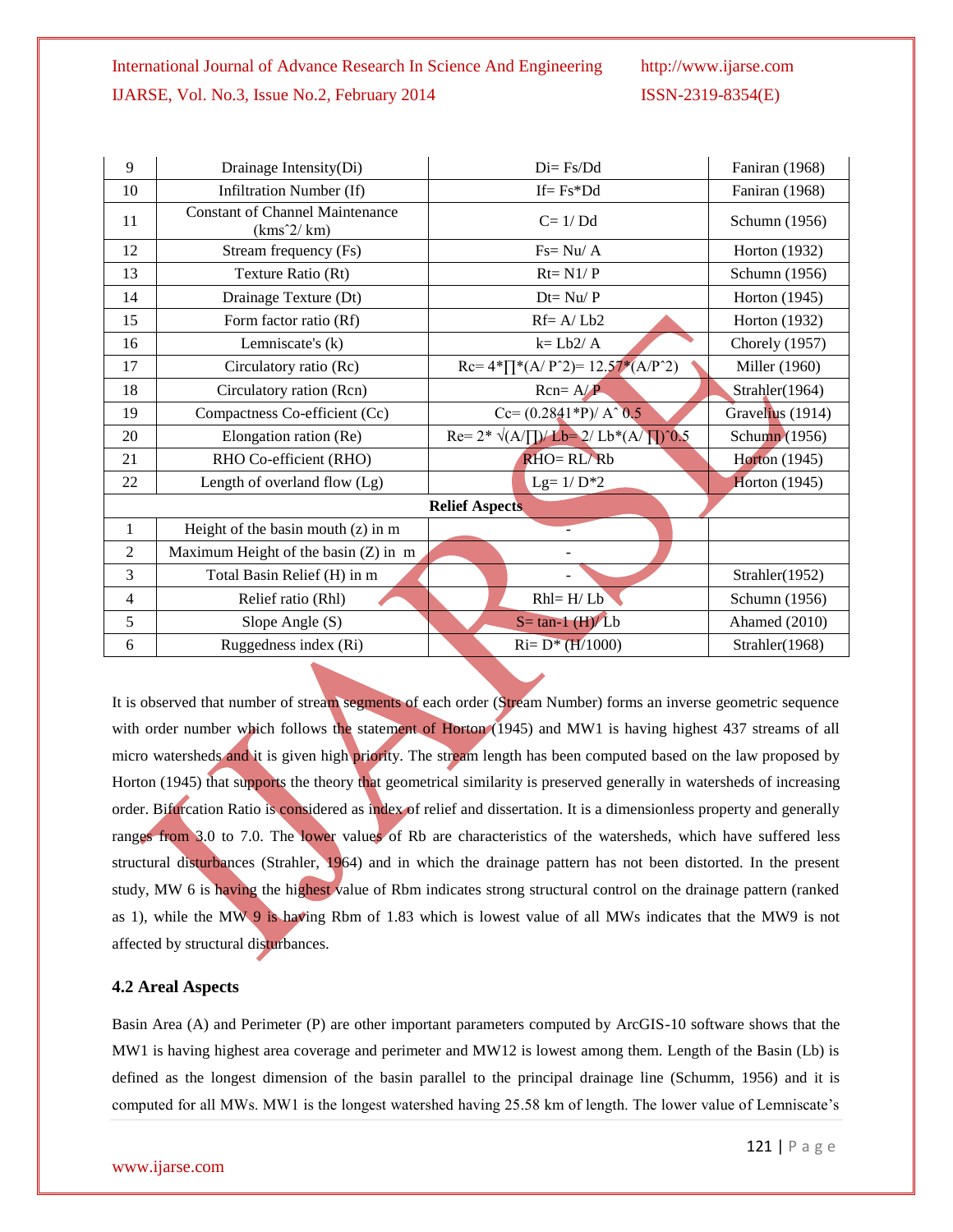(k) of MW 12 indicates that the watershed occupies the maximum area in its region of inception with large number of streams of higher order, is given the least rank for prioritisation.The value of the Form factor ratio (Ff) would always be less than 0.754(perfectly circular area). MW 2 is having the lowest Ff value 0.21, which shows that the MW2 is more elongated and flow for longer duration.

Strahler states that the Elongation ratio (Re) runs between 0.6 to 1.0 (circular- 0.9 to 0.1, oval- 0.8 to 0.9, less elongated- 0.7 to 0.8, elongated- 0.5 to 0.7, and more elongated- less that 0.5) over a wide variety of climatic and geologic types. From the calculated Re values, MW 2 is having 0.51(more elongated) and MW12 is having 1.21(circular) which can also be verified by visual interpretation. Texture Ratio (Rt) is depending upon the underlying lithology, infiltration capacity and relief aspects of the terrain. The texture ratio of the micro-watersheds ranges from 0.8 to 3.37 and categorized as low in nature. Miller et al. (1960) has described the basin Circulatory Ratios (Rc) range 0.4- 0.7, which indicates strongly elongated and highly permeable homogeneous geologic materials. MW5 & 10 posses higher (0.66) value and MW 2 has lower (0.44) value of Rc. It gives the similar result of Elongation ratio (Re) that MW 2 is elongated in shape.

Drainage Texture (Dt) has classified into five different textures i.e., very coarse  $( $2$ ), coarse (2 to 4), moderate (4 to$ 6), fine (6 to 8) and very fine (>8). In this study, the drainage texture of MW 4 is (1.43) very coarse and of MW 7 is (7.13) fine in nature. Compact Coefficient (Cc) is independent of the size of watershed and dependent only on slope. For the study watersheds it ranges from 1.24 to 1.50. Stream frequency (Fs) of the micro- watersheds ranges from 0.79 to 3.54.

Drainage Density (Dd) is a better quantitative expression of the dissection and analysis of land form, although a function of climate, lithology and structures and relief history of the region can finally use as an indirect indicator to explain, those variables as well as the morphogenesis. It is calculated by using Spatial Analyst Tool in ArcGIS-10(shown in Fig. 7), which ranges from 0.83(MW4- high permeable soil) to 2.25(MW11- moderate permeable subsoil with thick vegetative cover).

Lower value( $\leq 1$ ) of Drainage intensity(Di) along with the lower drainage density and stream frequency values implies that the surface runoff is not quickly removed from the watershed, making it highly susceptible to flooding, gully erosion and landslides. In this study MW4 is having the lowest Dd. Fs and Di values which implies it is more prone to surface runoff and denudation. High Infiltration Number (If) indicates the high surface runoff. MW 6 is having If (7.60), posses high surface runoff potential. In the watershed, the Drainage Pattern (Dp) reflects the influence of slope, lithology and structure and helps in identifying the stage in the cycle of erosion.

It is possible to deduce the geology, strike and dip of depositional rocks, existence of faults, permeability of rocks, vegetation and relief, etc. Howard (1967) related the drainage pattern to geological information. In the study area, dendritic, radial and parallel patterns have been identified. Dendritic pattern is the most common pattern formed in a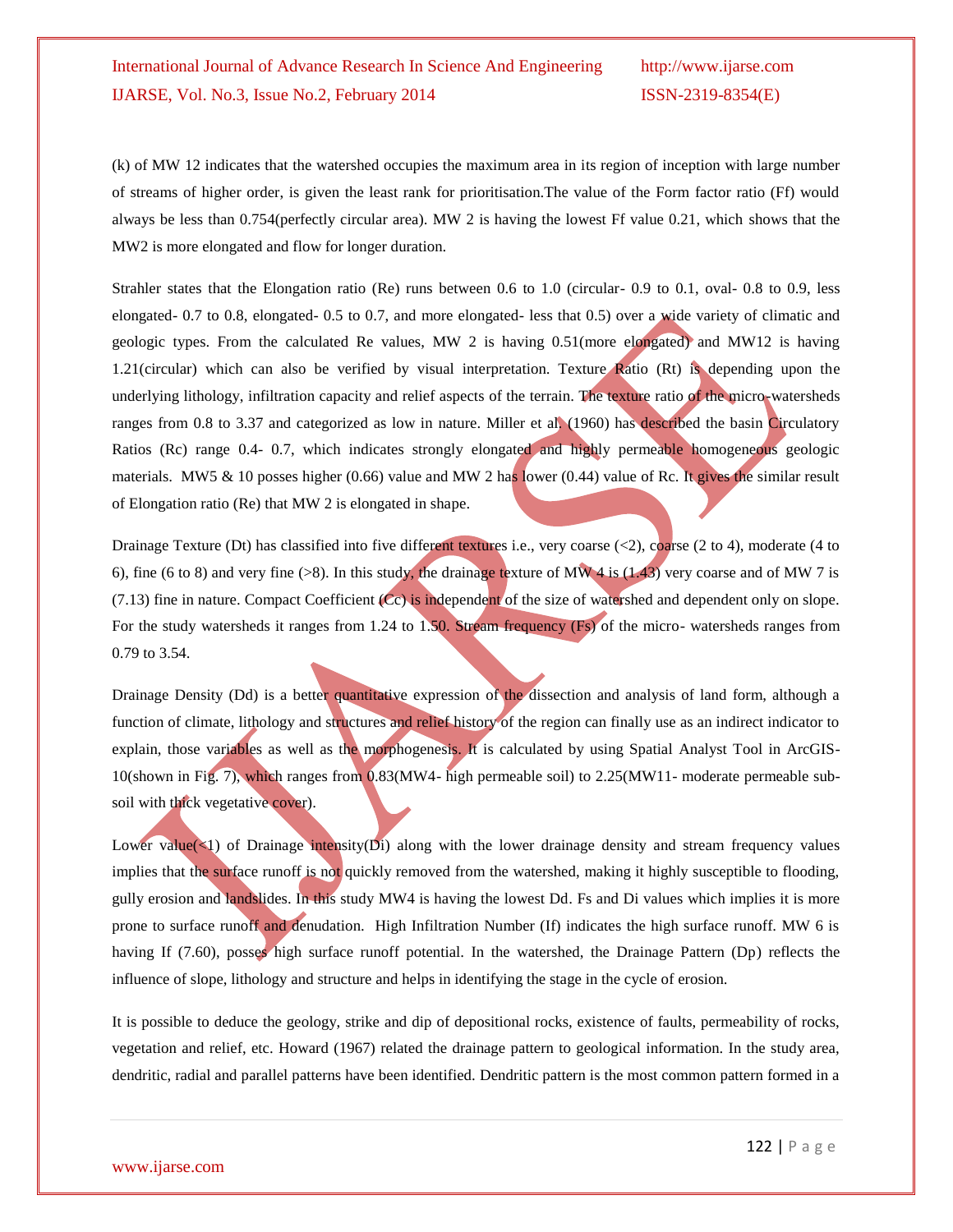drainage basin composed of fairly homogeneous rock without control by the underlying geologic structure. The longer the time of formation of a drainage basin is, the more easily the dendritic pattern is formed.

RHO Coefficient (RHO) facilitates the evaluation of storage capacity of drainage network and hence, a determinant of ultimate degree of drainage development in a watershed. The higher RHO value  $\langle$ <0.85) indicates that the watershed is having higher hydrologic storage during floods and attenuates the erosion. Conversely, the study shows that the RHO value of the micro- watersheds are very less than 0.85 which reveals the watersheds are prone to severe erosion and suggest that there is an instant need of development of erosion control measures by the development authority.

#### **4.3 Relief Aspects**

Schumm found that the sediment loose per unit area is closely correlated with Relief ratio (Rhl). It has been observed that areas with low to moderate relief and slope are characterized by moderate value of relief ratios. Low Rhl values (MW7- 6.52) are mainly due to the resistant basement rocks of the basin and low degree of slope. As per the analysis, ranks have been given to each parameter (shown in Fig. 8and Table. 2) and Micro watersheds are prioritized on the basis of conservation of watersheds (soil erosion control) shown in Fig.9 and Table. 3.

The high priority of Micro watersheds  $3, 4, 5$  and 12 indicates the high possibility of soil erosion and there is an immediate need for reclamation and action plan for soil conservation. Low prioritized Micro watersheds namely MW1, 2, 6 and 7 are having stabilized geological and morphological characteristic, hence there won't be of implementation of watershed conservation measures.



**Figure 7. Map Showing the Variation in Drainage Density of the Study Area**



**Figure 8. Map showing the ranking of Micro watersheds based on morphometric parameters**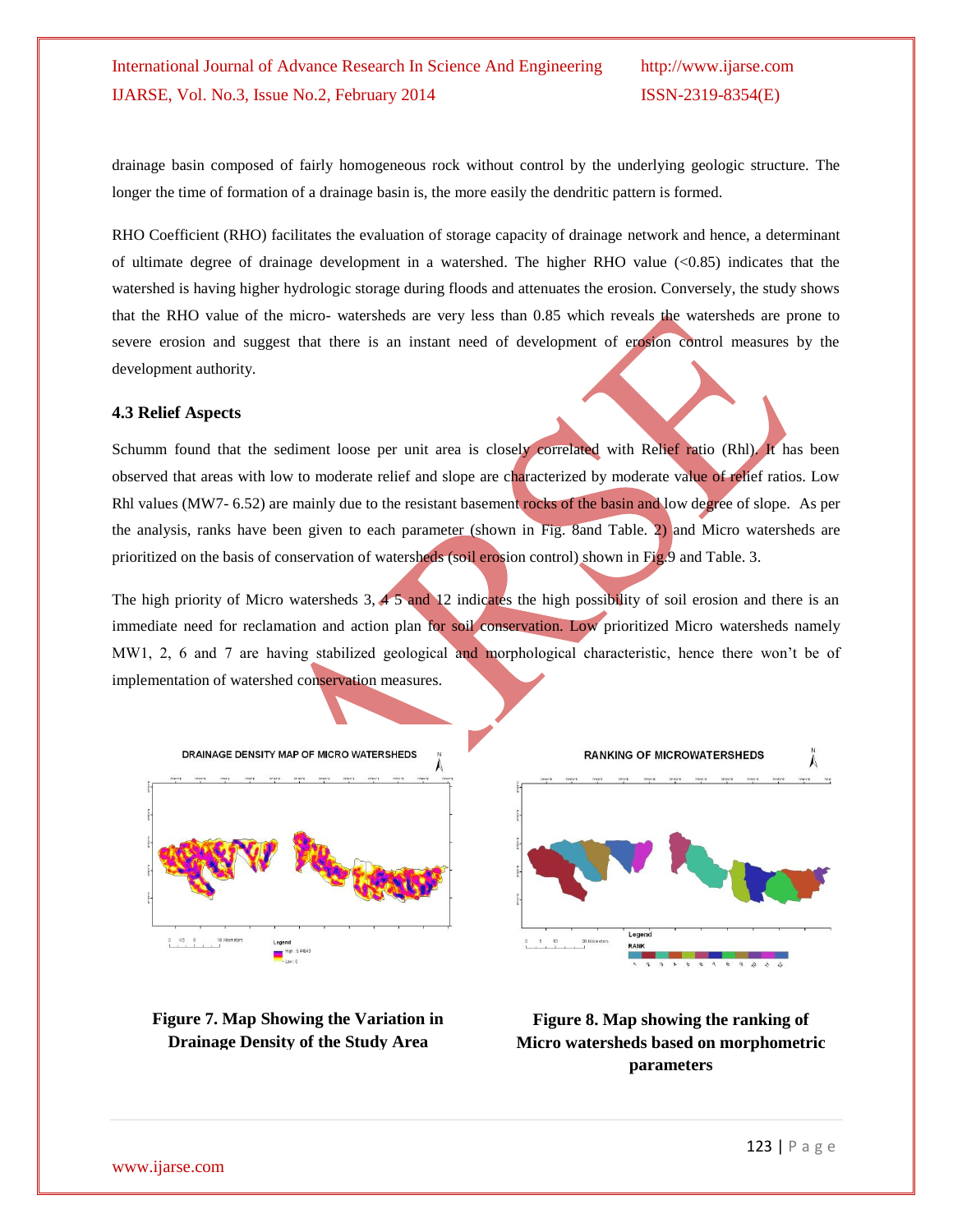#### **V. CONCLUSION**

The study demonstrates that remote sensing data i.e., CARTOSET DEM, Toposheets and GIS techniques can be an efficient approach for prioritisation of watershed based on drainage morphometry and land use change analysis. It is not feasible to take the whole area at once for analyzing conservation and development studies of Watersheds. In that case prioritisation will help us to take decision for conservation of natural resources for their sustainable development. Based on this study, it has been observed that MW-3, MW-4, MW-5 and MW-12 fall under the category of high priority by considering morphometry. Hence, these micro-watersheds can be taken for conservation of soil and water resources compared to medium and low ranking sub-watersheds.

**Table 2. Ranking of Micro Watersheds Based On the Calculated Morphometric Parameters**

| <b>MICRO WATERSHED NO</b>                             | 1              | $\mathbf{2}$   | 3              | 4               | 5               | 6              | 7                        | 8              | $\boldsymbol{9}$ | 10                       | 11             | 12             |
|-------------------------------------------------------|----------------|----------------|----------------|-----------------|-----------------|----------------|--------------------------|----------------|------------------|--------------------------|----------------|----------------|
| <b>LINEAR ASPECTS</b>                                 |                |                |                |                 |                 |                |                          |                |                  |                          |                |                |
| Sum of no. of streams(Nu)                             | $\mathbf{1}$   | 3              | 7              | $\overline{11}$ | 8               | 12             | 9                        | 4              | $\overline{2}$   | 6                        | 10             | 5              |
| <b>Stream Order (Su)</b>                              | $\mathbf{1}$   | $\mathbf{1}$   | $\mathbf{1}$   | $\overline{2}$  | $\mathbf{1}$    | $\overline{1}$ | $\mathbf{1}$             | $\overline{2}$ | $\overline{2}$   | $\mathbf{1}$             | $\overline{2}$ | $\overline{2}$ |
| <b>Average Stream Length (Lsm)</b>                    | 6              | 9              | $\overline{4}$ | 11              | 1               | 7              | 3                        | 8              | $\overline{2}$   | 10                       | 5              | 12             |
| <b>Mean Stream Length Ratio (RL)</b>                  | 4              | 5              | $\overline{3}$ | 1               | $\overline{4}$  | 8              | 9                        | $\overline{2}$ | 6                | 10                       | 7              | 6              |
| <b>Avg. Bifurcation Ratio (Rbm)</b>                   | $\overline{6}$ | $\overline{7}$ | 9              | 11              | $\overline{2}$  | 1              | $\overline{4}$           | 8              | 12               | 3                        | 10             | 5              |
| <b>AREAL ASPECTS</b>                                  |                |                |                |                 |                 |                |                          |                |                  |                          |                |                |
| Area of the Basin (A) in km2                          | 1              | $\overline{3}$ | $\overline{7}$ | 8               | $\overline{11}$ | 10             | $\overline{c}$           | 9              | 5                | $\overline{4}$           | 6              | 12             |
| Length of the Basin (Lb) in km                        | $\mathbf{1}$   | $\overline{2}$ | $\overline{4}$ | 6               | 10              | 7              | 3                        | 5              | 8                | 11                       | 9              | 12             |
| Perimeter of the Basin (P) in km                      | 1              | $\overline{2}$ | $\overline{5}$ | 10              | 11              | 9              | 3                        | 8              | 4                | 7                        | 6              | 12             |
| <b>Mean Basin Width (Wb)</b>                          | $\overline{3}$ | 11             | $\overline{7}$ | 6               | 12              | 9              | $\overline{2}$           | 10             | 5                | 1                        | 4              | 8              |
| <b>Relative Perimeter (Pr)</b>                        |                | $\overline{4}$ | 6              | 5               | 9               | 8              | $\overline{2}$           | 8              | 7                | 3                        | 5              | 10             |
| <b>Length Area Relation (Lar)</b>                     | $\mathbf{1}$   | 3              | $\overline{7}$ | 8               | 11              | 10             | $\overline{2}$           | $\mathbf{Q}$   | 5                | $\overline{\mathcal{L}}$ | 6              | 12             |
| <b>Mean Bifurcation Ratio (Rbm)</b>                   | 6              | $\overline{7}$ | 9              | 11              | $\overline{2}$  | 1              | 4                        | 8              | 12               | 3                        | 10             | 5              |
| Drainage Density (Dd) in km/kms <sup>2</sup>          | 5.             | 6              | 10             | 11              | 9               | $\overline{2}$ | 4                        | 7              | 8                | 5                        | 1              | 3              |
| <b>Stream Frequency (Fs)</b>                          | $\overline{7}$ | 6              | 11             | 12              | 10              | 1              | 4                        | 3              | 8                | 9                        | 5              | $\overline{2}$ |
| <b>Drainage Intensity(Di)</b>                         | 5              | $\overline{4}$ | 9              | 12              | $\overline{7}$  | 3              | 8                        | 1              | 6                | 10                       | 11             | $\overline{2}$ |
| <b>Infiltration Number (If)</b>                       | 7              | 6              | 11             | 12              | 10              | 1              | $\overline{\mathcal{L}}$ | 5              | 8                | 9                        | 3              | $\overline{2}$ |
| <b>Drainage Texture (Dt)</b>                          | $\overline{2}$ | 6              | 9              | 12              | 10              | 3              | $\mathbf{1}$             | 4              | 8                | $\overline{7}$           | 5              | 11             |
| Lemniscate's (k)                                      | $\overline{2}$ | 1              | 3              | 6               | 7               | 5              | 8                        | 4              | 9                | 11                       | 10             | 12             |
| Length of overland flow (Lg)                          | 6              | 6              | $\overline{2}$ | 1               | 3               | 9              | 7                        | 5              | 4                | 6                        | 10             | 8              |
| <b>Const. of Channel Maintenance</b><br>$(kms^2/kKm)$ | 5              | 6              | 10             | 11              | 9               | $\mathfrak{D}$ | 4                        | 7              | 8                | 6                        | 1              | 3              |
| <b>Texture Ratio (Rt)</b>                             | 11             | 6              | 3              | 1               | $\overline{2}$  | 10             | 12                       | 8              | 5                | $\tau$                   | 9              | 4              |
| Form factor Ratio (Rf)                                | 2              | $\mathbf{1}$   | 3              | 6               | 6               | 5              | 7                        | 4              | 8                | 10                       | 9              | 11             |
| <b>Circulatory Ratio (Rc)</b>                         | 3              | $\mathbf{1}$   | 5              | 9               | 10              | 8              | 9                        | 7              | 4                | 10                       | 6              | $\overline{2}$ |
| <b>Circulatory Ration (Rcn)</b>                       | 12             | 9              | 6              | 7               | $\overline{2}$  | $\overline{4}$ | 11                       | 3              | 5                | 10                       | 8              | 1              |
| Compactness Co-efficient (Cc)                         | 8              | 10             | 6              | $\overline{2}$  | 1               | 3              | $\overline{2}$           | 4              | 7                | 1                        | 5              | 9              |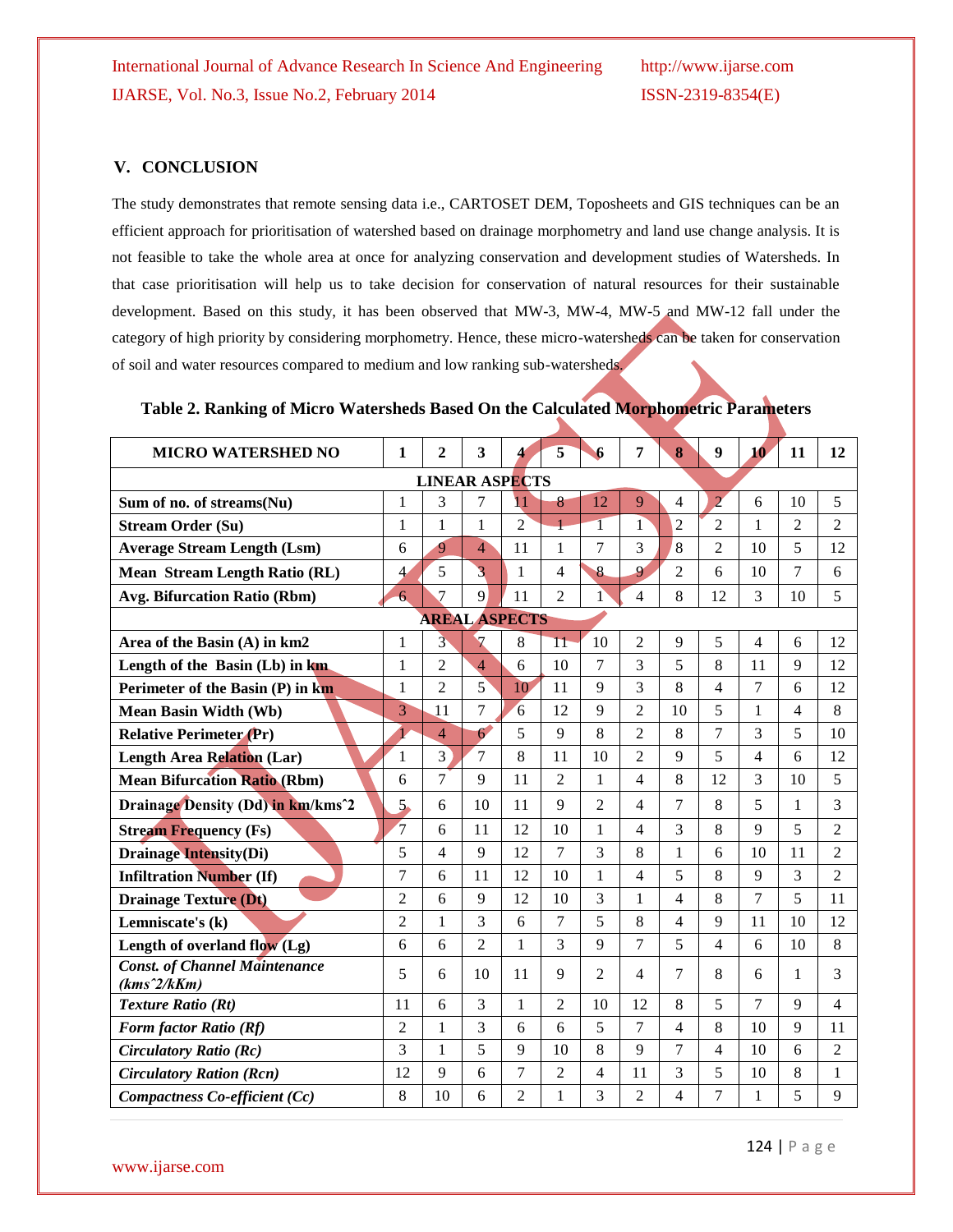| <b>Elongation Ratio (Re)</b>  |  |  |  |    |  |  |  |    |  | 10 |  |
|-------------------------------|--|--|--|----|--|--|--|----|--|----|--|
| <b>RHO</b> Co-efficient (RHO) |  |  |  |    |  |  |  | 10 |  |    |  |
| <b>RELIEF ASPECTS</b>         |  |  |  |    |  |  |  |    |  |    |  |
| <b>Relief Ratio (Rhl)</b>     |  |  |  |    |  |  |  |    |  |    |  |
| <b>Ruggedness Index (Ri)</b>  |  |  |  | 10 |  |  |  |    |  |    |  |

#### **Table 3. Prioritisation of Micro watersheds**





**Figure 9. Map Showing the Prioritization of Micro Watersheds Based On Morphometric Analysis**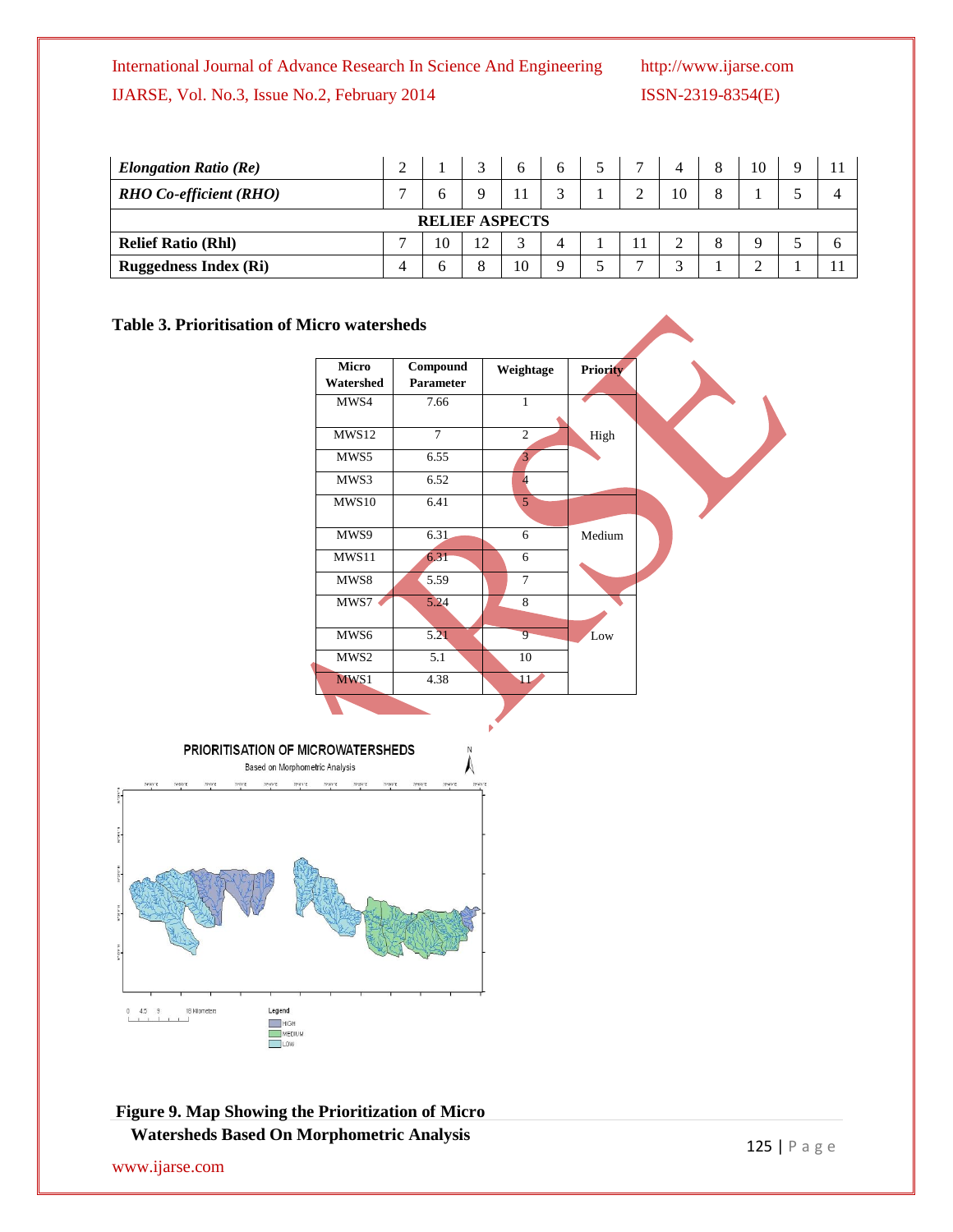#### **VI. ACKNOWLEDGEMENT**

The authors are thankful to Dr. V. S. Prakash, Director, Karnataka State Natural Disaster Monitoring Center, Bengaluru for his critical comments and suggestion for improving this paper.

#### **REFERENCES**

#### **Journal papers:**

- [1] Ahmed, S.A., Chandreshekarappa, K.N., Raj, S.K., Nischitha, V. and Kavitha, G. (2010). "Evaluation of morphometric parameters Derived from ASTER and SRTM DEM –  $\vec{A}$  study on Bandihole Subwatershed Basin in Karnataka".
- [2] Chorely, R.J. (1957). "Illustrating the laws of morphometry", Geological Magazine, Vol.94, pp.140-150.
- [3] Clark (1966). "Morphometry from Map, Essay in geomorphology", Elsevier publ. co. New York, pp. 235- 274.
- [4] Faniran (1968). "The index of drainage intensity A provisional new drainage factor", Australian Journal of Science, Vol.31, pp.328-330.
- [5] Hack, J.T. (1957). "Studies of longitudinal profiles in Virginia and Maryland", U.S. Geological Survey Professional Paper, Vol.294 (B), pp.45-97.
- [6] Horton, R.E. (1932). "Drainage basin characteristics", Transactions, American Geophysical Union, Vol.13, pp.350-61.
- [7] Horton, R.E. (1945). "Erosion development of streams and their drainage basin; Hydro physical approach to quantitative morphology", Bull, Geo.Soc. Am.,Vol 56, pp 275 -370.
- [8] Howard, A.D. (1967). "Drainage analysis in geologic interpretation", A summation, Bulletin of American Association of Petroleum Geology, Vol .21, pp.2246-2259.
- [9] Hynek, B.M. and Phillips, R.J. (2003). "New data reveal mature, Integrated Drainage Systems on Mars Indicative of Past Precipitation, Geology", Vol.31, pp.757-760.
- [10] Laity, J.E. and Malin, M.C. (1985). "Sapping processes and the development of Theatre-Headed Valley networks on the Colorado plateau", Bulletin, Geological Society of America, Vol.96, 2, pp.03-217.
- [11] Malin, M.C. and Edgett, K.S. (2000). "Sedimentary rocks of early mars", Science, Vol.290, pp.1927-1937.
- [12] Miller, O.M. and Summerson, C.H. (1960). "Slope zone maps", Geographical Review, Vol.50, pp.194-202.
- [13] Schumn, S. A. (1956). "Evaluation of drainage systems and slopes in badlands at Perth Amboy, New Jersy", Bull. Geol. Soc. Amer, Vol.67, pp 597- 646.
- [14] Sharp, R.P. and Malin, M.C. (1975). "Channels on mars", Bulletin of the Geol. Society of America, Vol.86, pp.593-609.
- [15] Singh, S.R. (2006). "A drainage morphological approach for water resources development of the Sub catchment, Vidarbha Region", Journal of Indian Society of Remote Sensing, Vol 34(1), pp.79-88.